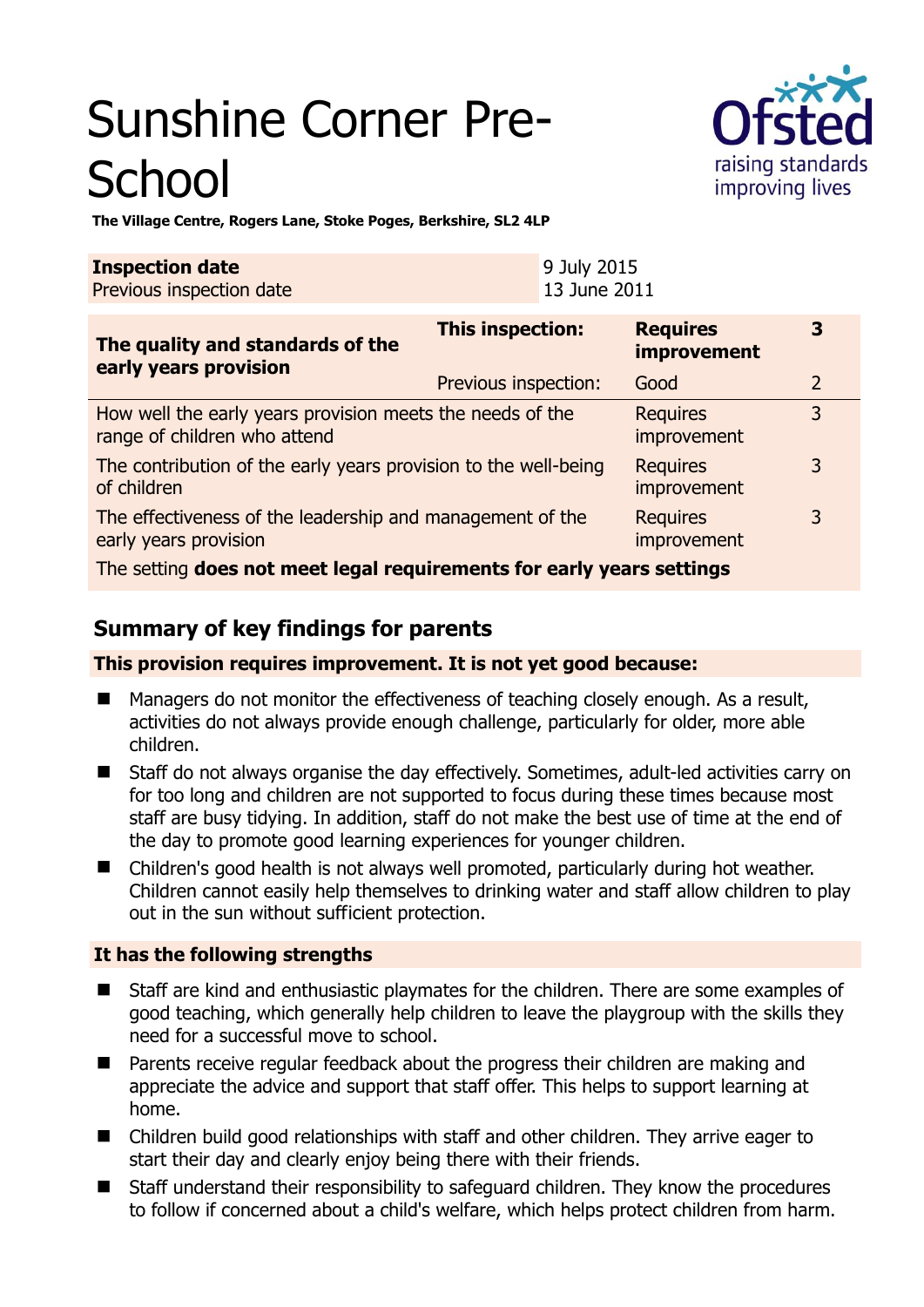# **What the setting needs to do to improve further**

#### **To meet the requirements of the Early Years Foundation Stage the provider must:**

- $\blacksquare$  improve the monitoring and mentoring of staff to ensure the quality of teaching is consistently good
- $\blacksquare$  improve the planning and organisation of activities to ensure they are suitably challenging and enjoyable for all children
- ensure fresh drinking water is available and accessible to children at all times; and consistently promote the good health of all children, particularly in relation to protecting children from the sun during spells of hot weather

#### **To further improve the quality of the early years provision the provider should:**

- make better use of ongoing self-evaluation to identify breaches of requirement and additional areas that require improvement
- $\blacksquare$  improve opportunities for more able children to develop their literacy skills and practise their emerging writing skills.

#### **To meet the requirements of the Childcare Register the provider must:**

- **E** ensure children have access to drinking water (compulsory part of the Childcare Register only)
- take all necessary measures to minimise any risks to the health and safety of the children (compulsory part of the Childcare Register)
- take all necessary measures to minimise any risks to the health and safety of the children (voluntary part of the Childcare Register).

#### **Inspection activities**

- The inspector observed staff and children, indoors and outdoors.
- The inspector carried out a joint observation with the manager.
- The inspector spoke with staff about their understanding of first aid, safeguarding and child protection.
- $\blacksquare$  The inspector took account of the views of parents, spoken to on the day.
- The inspector sampled documentation, including children's records, policies and staff qualifications.

**Inspector**  Sarah Holley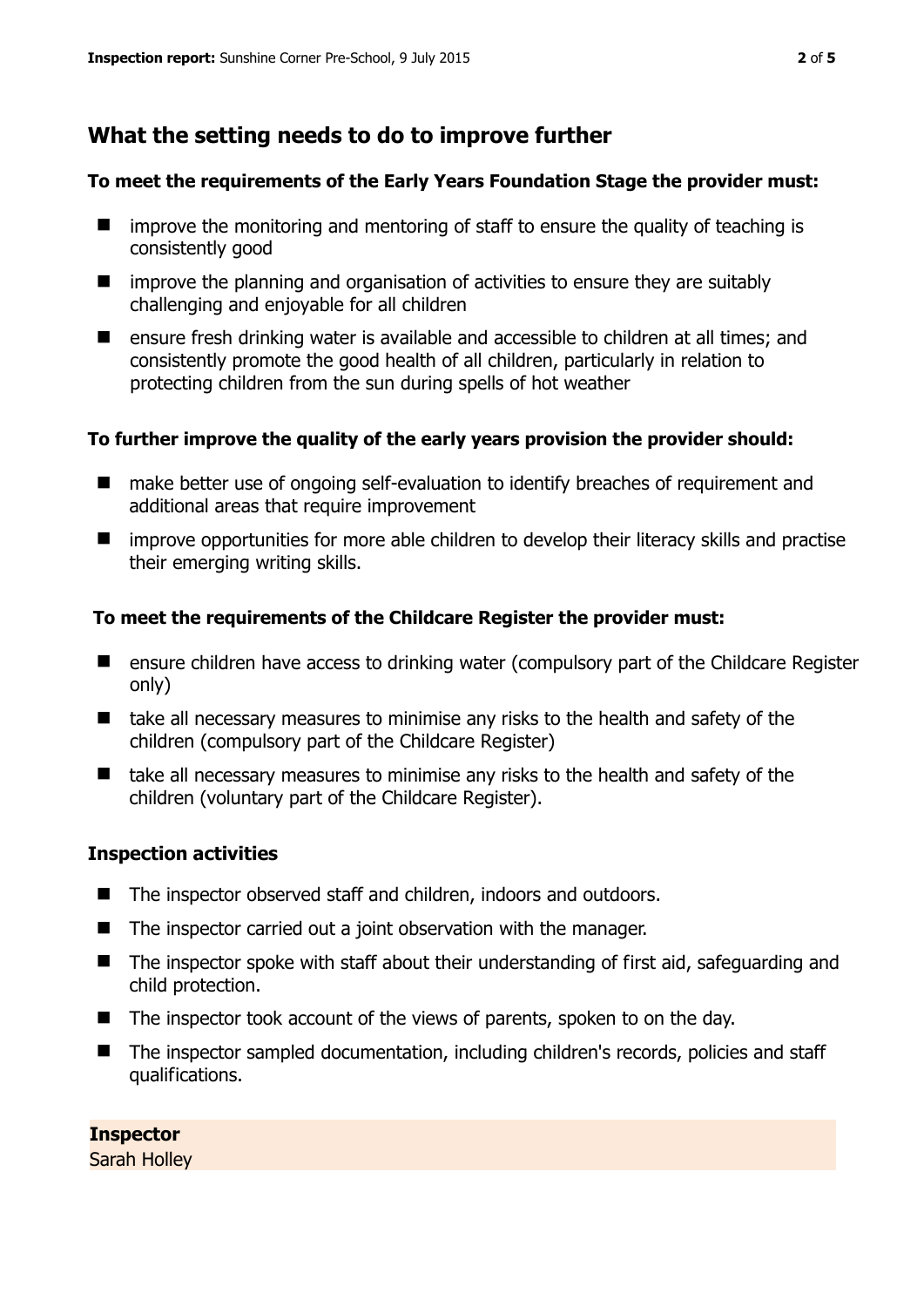### **Inspection findings**

#### **How well the early years provision meets the needs of the range of children who attend. This requires improvement**

Children are generally happy and busy during their time at pre-school. They are greeted by staff and encouraged to start their day. Sometimes, staff provide skilful support to children which ignites their interest and extends their learning. For example, staff note children's interest in dinosaurs and help them use books to find out more information and extend their knowledge. Staff also teach children about shape and number during play, However, at other times, teaching is less effective. When staff read stories to groups of children, some children enjoy asking and answering questions. However, less confident children do not take an active part and are not supported by nearby staff to build their confidence and ensure they are getting the most from the activity. At snack time, these same children remain quiet and unengaged. In addition, older children do not have many opportunities to practise their developing writing, and many interesting activities are packed away before younger children leave in the afternoon. As a result of the variable quality of teaching and planning, children do not make the best possible progress in their development.

#### **The contribution of the early years provision to the well-being of children requires improvement**

Staff support children well as they begin to learn about acceptable behaviour and the benefits of playing cooperatively. They ensure that snacks are healthy and that children have plenty of opportunities to play in the fresh air. However, children are not able to easily access fresh drinking water to prevent them from becoming thirsty, as required. Staff allow some children to spend long periods out in the sun without effective sun protection. This is because staff do not adapt routines for children who have not brought hats from home or who may not have adequate sun cream. These weaknesses affect children's physical well-being and their good health.

#### **The effectiveness of the leadership and management of the early years provision requires improvement**

The manager understands the requirements of the Early Years Foundation Stage overall. She has acted upon the recommendations following the last inspection and observations and assessments are now much improved. However, she has not identified that this information is not being used to consistently plan challenging and interesting activities to meet the differing needs of all children. The manager supports staff to obtain childcare qualifications which helps to ensure all staff understand about how children learn. She also ensures that all staff receive regular in-house training and identifies some areas for development. As a result, some practice improves. For example, the manager is introducing a new system for tracking children's progress and has improved the teaching of mathematics. However, she has not accurately identified all areas that need improving.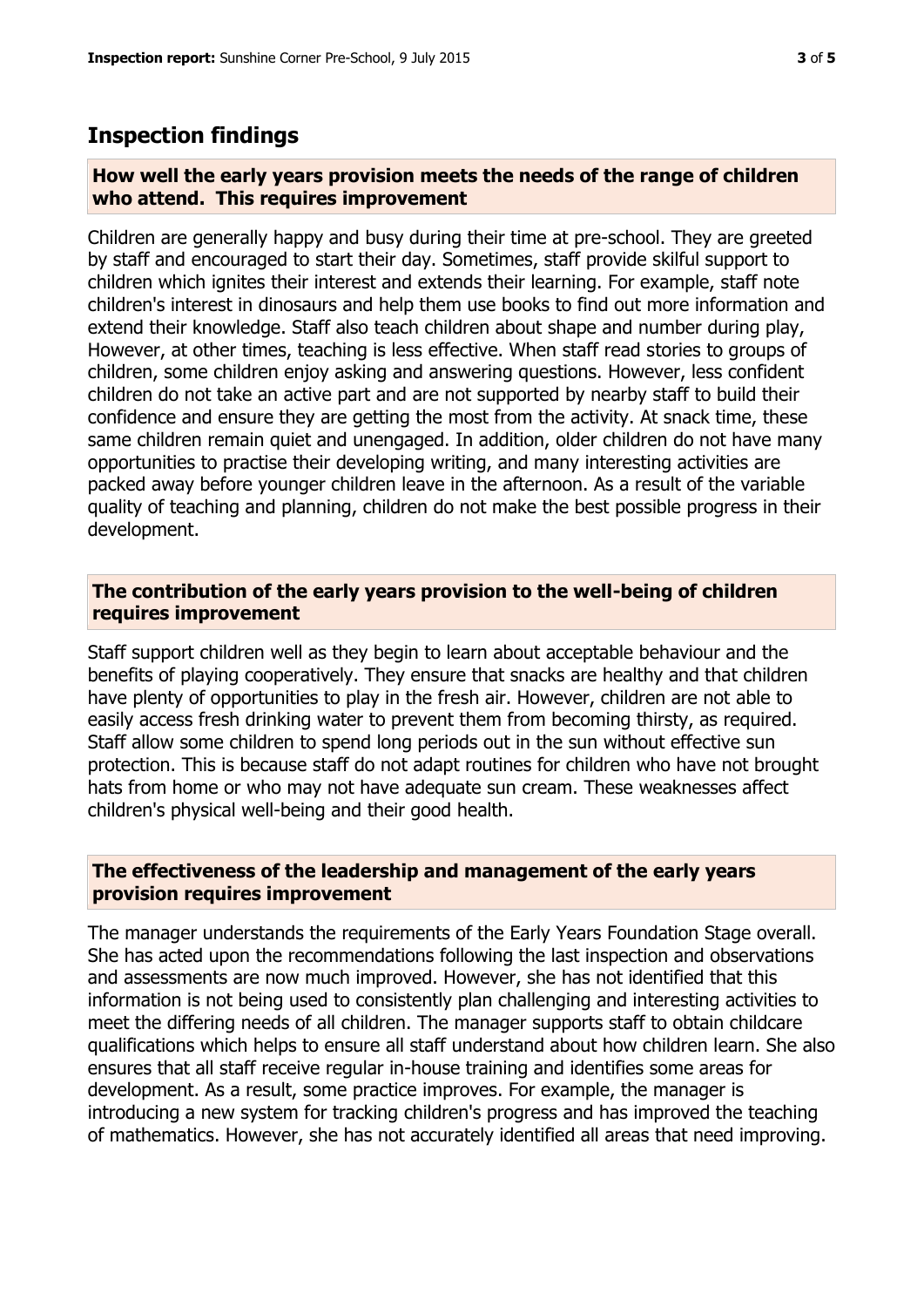## **Setting details**

| Unique reference number       | EY263404                                           |
|-------------------------------|----------------------------------------------------|
| <b>Local authority</b>        | Buckinghamshire                                    |
| <b>Inspection number</b>      | 847116                                             |
| <b>Type of provision</b>      | Full-time provision                                |
| <b>Registration category</b>  | Childcare - Non-Domestic                           |
| Age range of children         | $2 - 8$                                            |
| <b>Total number of places</b> | 26                                                 |
| Number of children on roll    | 56                                                 |
| <b>Name of provider</b>       | Sunshine Corner Playgroup Stoke Poges<br>Committee |
| Date of previous inspection   | 13 June 2011                                       |
| <b>Telephone number</b>       | 07973 671558 and 01753644300                       |

Sunshine Corner Pre-School registered in 1970. It operates from two ground floor rooms in the Village Centre Community Hall in the village of Stoke Poges. It is open from 9.30am until 3.30pm each weekday, term time only. The provider receives funding for free early years education for children aged two, three and four years. Of the seven members of staff, one holds Qualified Teacher Status, one holds Early Years Professional Status and three hold childcare qualifications at level 2.

This inspection was carried out by Ofsted under sections 49 and 50 of the Childcare Act 2006 on the quality and standards of provision that is registered on the Early Years Register. The registered person must ensure that this provision complies with the statutory framework for children's learning, development and care, known as the Early Years Foundation Stage.

Any complaints about the inspection or the report should be made following the procedures set out in the guidance 'Complaints procedure: raising concerns and making complaints about Ofsted', which is available from Ofsted's website: www.gov.uk/government/organisations/ofsted. If you would like Ofsted to send you a copy of the guidance, please telephone 0300 123 4234, or email enquiries@ofsted.gov.uk.